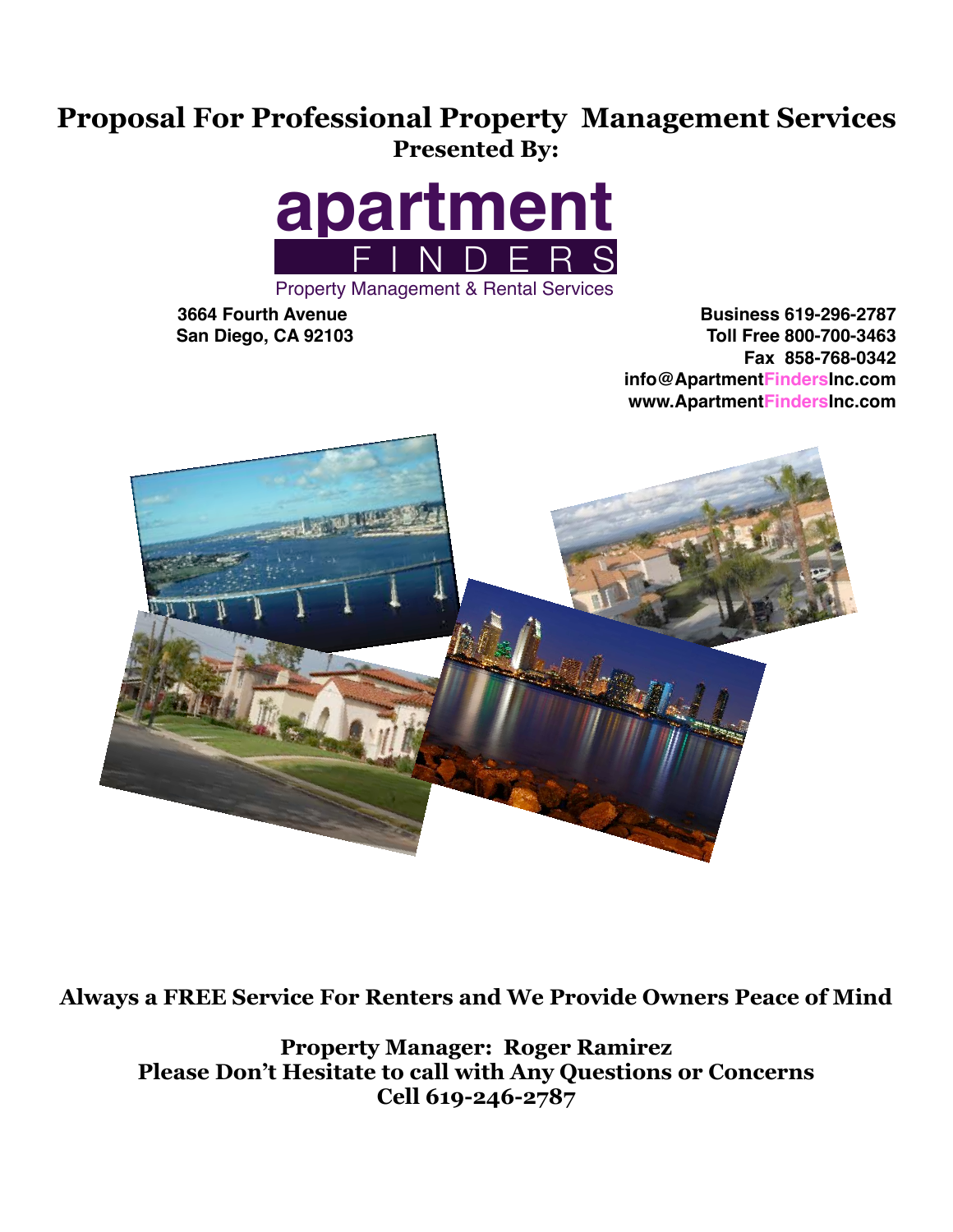

# Policies and Procedures

**This section explains the Policies and Procedures of our company that protect your property investment and provides you with the highest-quality professional services.** 

**• Rent Collection All rent is due on the 1st of each month and is considered late if received after 12:00 PM on the 3rd of the month. Late notices are sent on the 5th and removal proceedings are initiated if the tenant does not make immediate arrangements for rent payment. We feel that the timely collection of rent is one of our most important functions of managing your property effectively.** 

### **• Mortgage & Insurance Payments**

**If you wish, we will make the mortgage payments (as well as homeowner association payments and other relevant property service payments) for you. Simply supply us with the necessary mortgage payment cards or coupons provided by your mortgage company or homeowners association. Payments can be deducted from your account balance automatically on a monthly basis. We will make the payments for insurance submitted to us, however, it is solely up to the homeowner to choose the type of insurance coverage they desire for their property. If your property has a large, consistently negative cash-flow each month, arrangements are needed to keep an additional minimum balance amount in the account.** 

Accounting Services Every transaction affecting your account balance is recorded and ex**plained in detail. Our computerized accounting system enables you to see exactly what has transpired with your property on a monthly basis. Copies of all work orders and receipts are kept on file throughout the year. We can also provide you with copies of paid receipts or invoices with your monthly statement (nominal copying fee applies). In addition to the monthly statements we also provide a complete account summary at the end of the year. This shows you each accounting transaction posted on your property during the year such as total rent received, total mortgage payments made, total maintenance expenses, etc. These statements are specially designed to simplify the year-end tax preparation job for you or your accountant.** 

### **• Management Fees**

**Our monthly management fee is payable when the rent payment is received. We do not have a monthly minimum fee. It is automatically deducted from your account at the time the rent payment is posted. However, since one of our jobs is to keep your property occupied we will not deduct the monthly management fee if your property is vacant.** 

### **• Leasing**

**We want good tenants just as much as you do! We pride ourselves in the quality of tenants we are able to attract. Our extensive tenant screening and credit investigations help ensure this. Vacancies are expensive for both of us. We make every effort to keep our vacancies to a minimum. Our aggressive marketing techniques allow your property to be presented to the largest possible market in the shortest possible time.** 

**Applicants are required to complete a rental application and to provide credit information and references. Our standard qualification guidelines require applicants to pass a credit report. Evictions, open bankruptcy, history of slow pay, history of non paid charge off accounts are generally automatic grounds for rejecting an application. We also verify past rental history and require a verified, combined gross income of three times the rental amount per month to qualify.** 

**Once a tenant's application has been approved, appointments are made to approve the actual lease agreement. We review the lease thoroughly with the tenant. This gives us a chance to answer any questions and to carefully explain the tenants responsibilities as well as our company's policies and procedures. This attention to the tenant's needs greatly reduces misunderstandings and eliminates many potential problems.**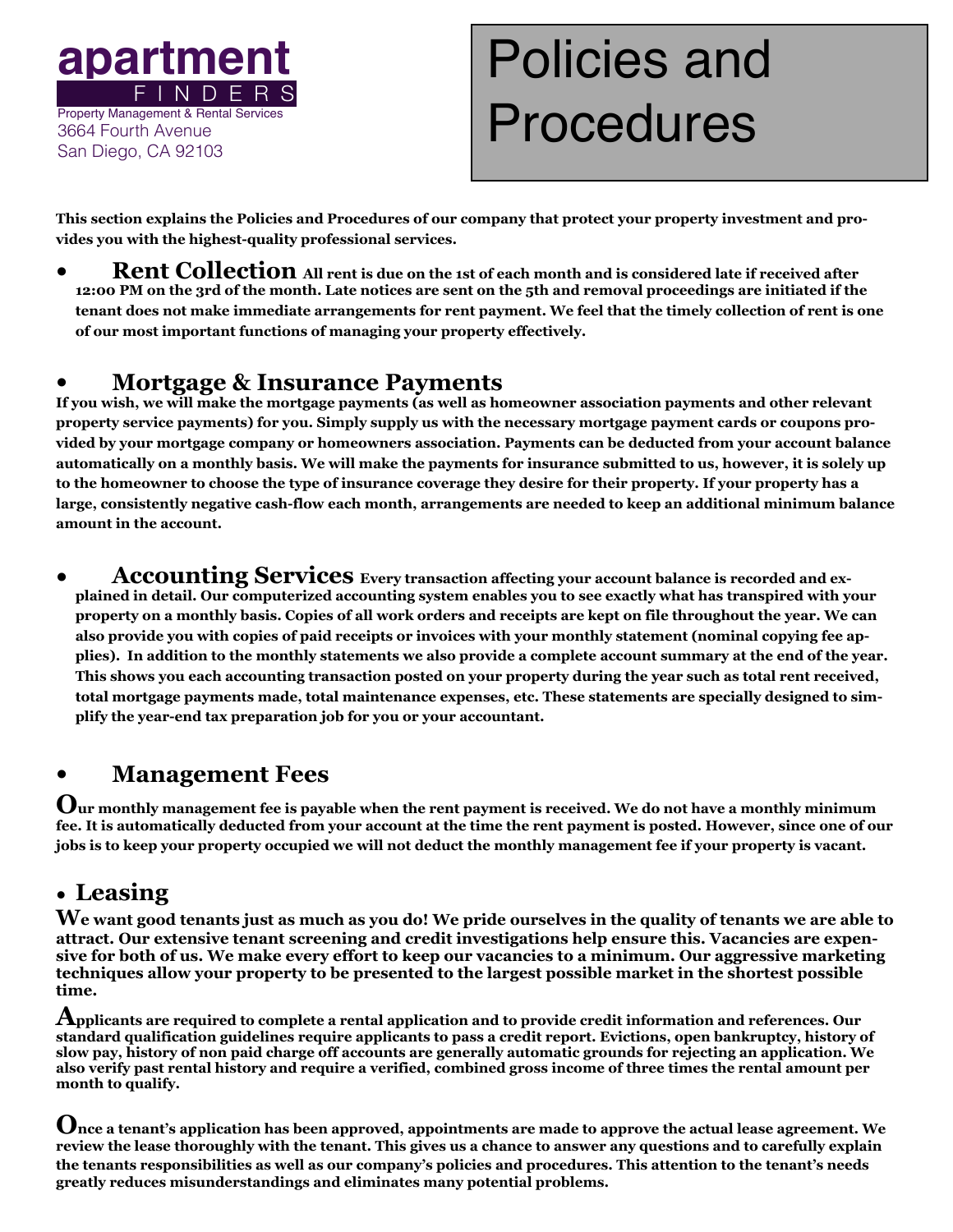**We undertake a move-in inspection with the new tenant prior to them taking possession of the property. We use this walk through to emphasize what we expect from the tenants. We find this helps develop a good working relationship with the new tenant and gives us one more opportunity to encourage our tenants to take pride in their home. Once again, we want good tenants just as much as you do!** 

### **• Security Deposits**

**For additional protection, appropriate security deposits are always collected upon completion of a rental application from a prospective tenant. Amount of deposits are based on the monthly rental rate and the credit worthiness of the tenant. Applicants with pets may be required to pay an additional pet deposit if a pet is approved for the property. All deposits are maintained in a trust checking account as required by state Real Estate regulations until they are either refunded to the tenant upon the successful move out inspection or are forfeited to cover damages caused by lease violations.** 

### **• Property Inspections**

**Our main job is to protect your investment property. We do this in two different ways. First we make frequent drive-by inspection tours of your property. In addition, we make regular preventive maintenance inspections of the interior of the property. It is stated in the tenants lease agreement that we have the right to make routine announced inspections. Tenants are always notified in writing of pending property inspections. Inspections are conducted with the tenant present if posssible. We look for discrepancies between their move-in inspection and the current condition of the property. At the same time we also check for preventive maintenance items.** A**fter we conduct a routine inspection tenants who are not maintaining the property properly are notified, and then we follow up with a second inspection ten (10) days after the tenant has received the failure report. If the tenant has not shown good faith by providing proper maintenance or making requested repairs we will begin proceedings to correct the problem at the tenant's expense.** 

### **• Repairs and Maintenance Services**

**Timely and competent maintenance is the key to protecting your investment. Our goal is to provide you with this important service at a reasonable price using only qualified professionals. All repair and maintenance services are preformed by independent, outside vendors and contractors, not by company employees. Each has been selected because of their proven ability to provide the best possible service at the best price. You reserve the right to schedule and control any or all repair and maintenance responsibilities if you desire. However, repairs must be completed in a timely manner. Routine repair and maintenance will be preformed as needed and will be based on urgency and importance. For any major job, we usually obtain written estimates from three different companies, notify you, and obtain your approval before we proceed. We ensure the quality of the work preformed by making spot checks and follow up inspections. You are further protected because each job is fully documented in writing and supported with receipts.** 

# **• Property Condition**

 $\bf{O}$ ne of the concerns that most owners have is the protection of their home. It is imperative that we not only put in a very quali**fied tenant we must place one that will take care of the property as well. Our policy is to only take properties that are in good to excellent condition. We do this for several reasons. We have found you can not put good tenants in bad properties. Anyone willing to rent a distressed property is an indication that they are going to make it more distressed.** 

 $\mathbf P$  rior to a new tenant moving in we take photographs of the property. This provides a visual record of the condition of the prop**erty when they took possession. When they move, we can review the pictures and move in inspection check list (which they signed) to compare the condition the property was in then and now. If we do need to charge them for anything we have the pictures to substantiate any claims we may have. This also serves to put the tenant on notice that we are very serious as to the upkeep of the property.** 

 $\bf{W}$  hen we photograph the property we are literally making a visual inventory of that property. The pictures will show the blinds, **drapes, condition of the carpet, condition of the paint, the appliances, whether the sinks have any cracks or nicks, etc.. This is most beneficial when we do the final walk through with the tenant two or three years later. It is almost impossible to remember all the things that are in the home a couple of years later, but with the pictures we can review it in five to ten minutes.We can immediately evaluate normal wear and tear versus actual property damage.** 

**Most of our owners live far away from the San Diego area. There are times we want to let them know about a condition that may need attention. We have the ability to e-mail pictures of the problem over the internet. So even if you are in Japan, Europe, New York or San Diego you will only be a few clicks away from your property.**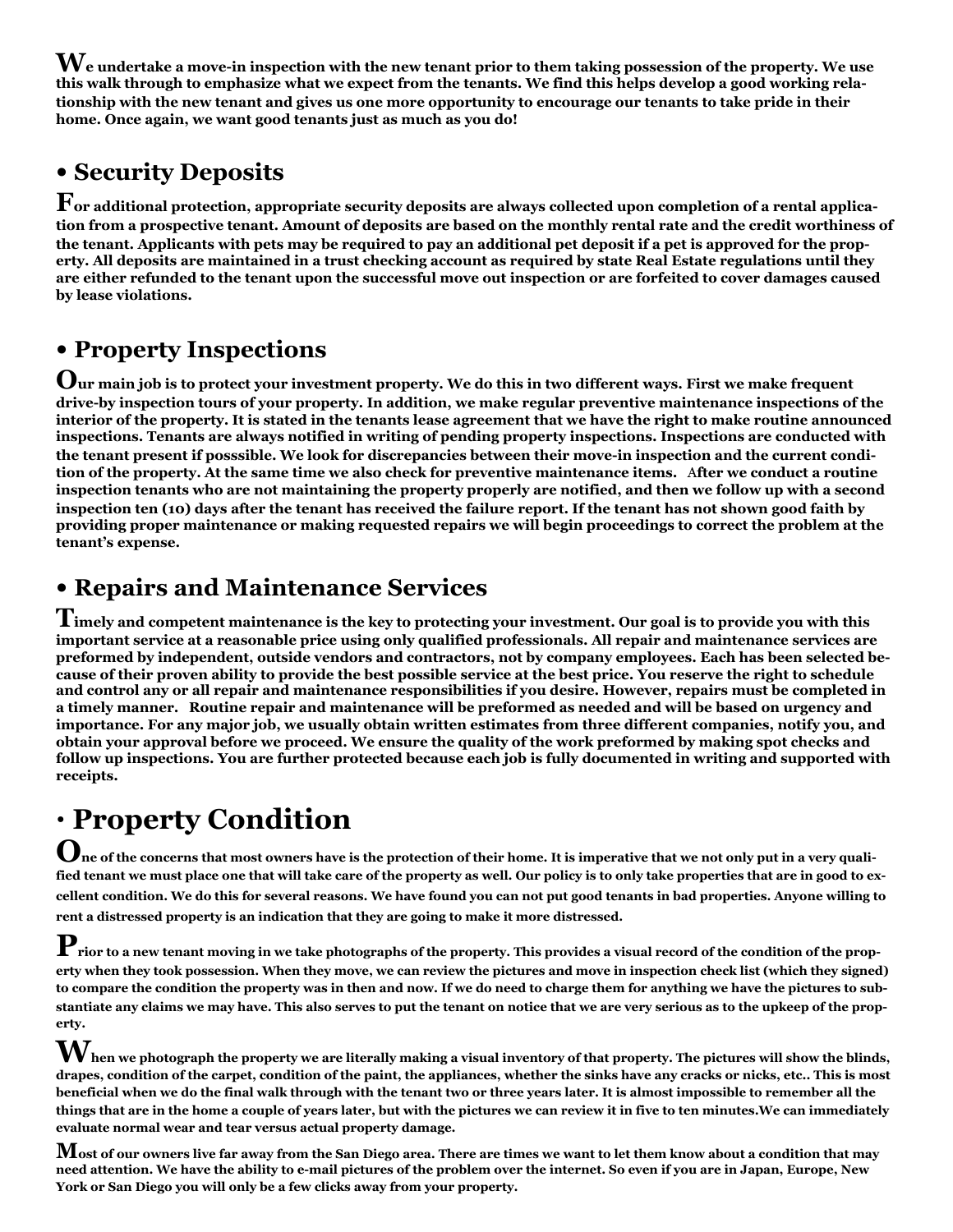# Tenant Screening

**Tenant screening is the cornerstone of our success. There are many areas that must be checked and verified to ensure that you get the best tenants possible for your property.** 

**We must verify that they are in fact who they say they are. This is accomplished through proof of identity by a photo drivers license or military ID. It is not that unusual for a bad tenant to assume the identity of someone they know or a total stranger. Once we have established that they are the correct individuals as indicated by the identification, we proceed with an extensive credit check. We are online or have access to all the major credit bureaus which include C.B.I. Equifax, Trans Union, and Experian. If any one of the bureaus are down we can go to the next one. We are looking for tenants with a very good credit history.** 

**Once we are satisfied with the credit worthiness of the applicant we proceed to check their financial stability. It is very important to have a rock solid work history with some longevity to ensure that the prospective tenant will remain in the employment of that company. If a person is self-employed we will require copies of tax returns or other legitimate proof of income. We will not take their figures at face value without substantiation.** 

**Once we have established that the tenants are credit worthy and have adequate income to rent the property, we then verify their past rental history with their previous landlords. We go beyond just checking the addresses they listed on their application. We check the references that they have given us. Once we have verified all the items on the application and feel confident that we have good potential tenants, we notify them that they have found their new home.**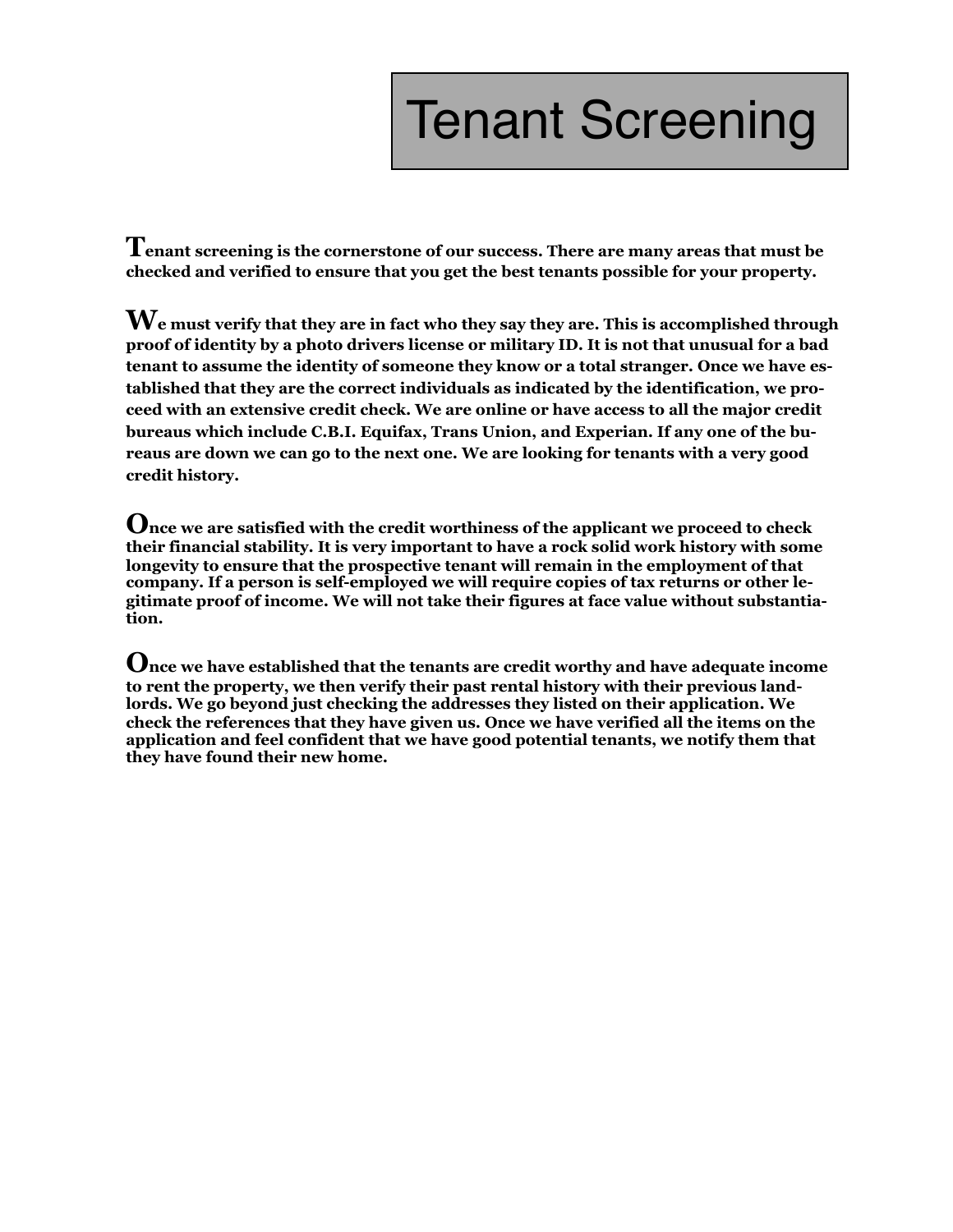# **Lease Agreement Sample**

THIS LEASE: is executed on **February 13, 2008** by and between:

 **Mr. SmartOwner** and **Mr. & Mrs. Goodtenant** referred to below as Lessor and Lessees, respectively, who agree as follows:

1. DESCRIPTION OF PREMISES: Lessor leases to Lessee on the provisions hereinafter set forth that certain property in the City of **San Diego** County of **San Diego** , State of California described as **3962 Goldfinch Street 92103 ,** together with the inventory of furniture and appliances attached hereto.

2. TERM: This lease shall be for a **12 (Twelve)** month term commencing **February 13, 2008** and ending **February 12, 2009** . At the termination of this period, this agreement shall become a month to month tenancy.

3. RENT: Lessee agrees to pay rent to Lessor by check or money order only, at the office of the Lessor's manager or at as designated hereto: Mr. & Mrs. SmartOwner **Mr. & Mrs. SmartOwner 3664 Fourth Avenue San Diego, CA 92103 619-296-2787 or 619-246-2789** 

Rent shall be paid in installments as follows:

a. **\$1500** Per Month For the period **February 13, 2008** to **February 12, 2009 .** 

- b. **\$900** for the period **March 14, 2008** to **March 31, 2008** . (Second month prorated) payable on or before **March 1, 2008** .
- c. **\$1500** per Month due and payable on the first day of each succeeding calendar month. Lessee hereby acknowledges that late payments will cause lessor to incur costs not contemplated by this rental agreement. **Rent is due and payable on the 1 st day of each and every month**. If rent is not received by the due date, a 3-day notice to pay or quit will be served by lessor or his/her agent. Lessee is responsible for a \$25.00 charge for processing and serving of said notice. In addition if the rent is not received by **noon on the THIRD day** of any calendar month, Lessee shall be required to pay lessor a late charge of **\$75.00.** All fees and late charges will be deducted from any monies received and any balance will then be applied towards the rent. **Returned Checks** are **subject the the above late fees as well as a \$25.00** charge for each check returned. If two checks are returned in any 24 month period, then only cashier checks or money orders will be accepted for any future payments to lessor.

4. SECURITY DEPOSIT: Receipt is hereby acknowledged by Lessor of the additional sum of **\$ 1500.00** to be held by Lessor for the faithful performance by Lessee of this Lease, and for the cleaning and repairing of said premises after surrender by Lessee. The deposit shall be returned to the Lessee within 21 days after Lessee vacates said premises, less the following:

- a. all reasonable charges for cleaning said premises, including shampooing of carpeting, cleaning of draperies, furnture and windows.
- b. all reasonable charges for painting and repairing said premises, including repairs to carpeting, draperies, furniture, windows and wall.
- c. any other amounts, including delinquent rent, due under this Lease or necessary to compensate Lessor for Lessee's breach of this Lease. In the event any of the deposit is so utilized by Lessor, Lessee shall immediately pay to Lessor a sum sufficient to bring the total sum to the original sum deposited. Lessee may not deduct the amount of rent from the deposit or any other payments that may become due under this Lease and Lessor's right to regain possession of said premises for nonpayment of rent shall not be affected by the fact Lessor holds this deposit. **THE SECURITY DEPOSIT CANNOT BE USED BY THE LESSEE AS PAYMENT OF LAST MONTHS RENT.**

 d. Upon move-out the lessee must return all keys, parking permits and remote control sending units. **the following charges apply only if this key, remote or permit was provided at move in**: If the mailbox key is not returned, there will be an \$60.00 charge. If the common grounds key is not returned, there will be a \$100.00 charge or the cost charged by the Home Owners Association, which ever is greater. If the parking permit tags are not returned at the termination of the lease there will be a charge of \$50.00 deducted from the security deposit or the cost charged by the Home Owners Association, which ever is greater. Keys Received by Tenant:

 Front Door \_\_**\_2**\_ Common Grounds 2Garage Remotes **2 Mailbox Number 22**  Mailbox Keys 1 **Parking Space Number 34** 

5. REMEDY OF DEFICIENCIES ON TERMINATION: Renter is obligated to do any reapair of damage work or cleaning only through licensed, insured professionals approved in advance by Owner/Agent in writing and to provide Owner/Agent with releases from such individuals evidencing full payment for any such repair or cleaning work.

Lessee Initials \_\_\_\_\_\_\_/\_\_\_\_\_\_\_\_ Page 1 of 6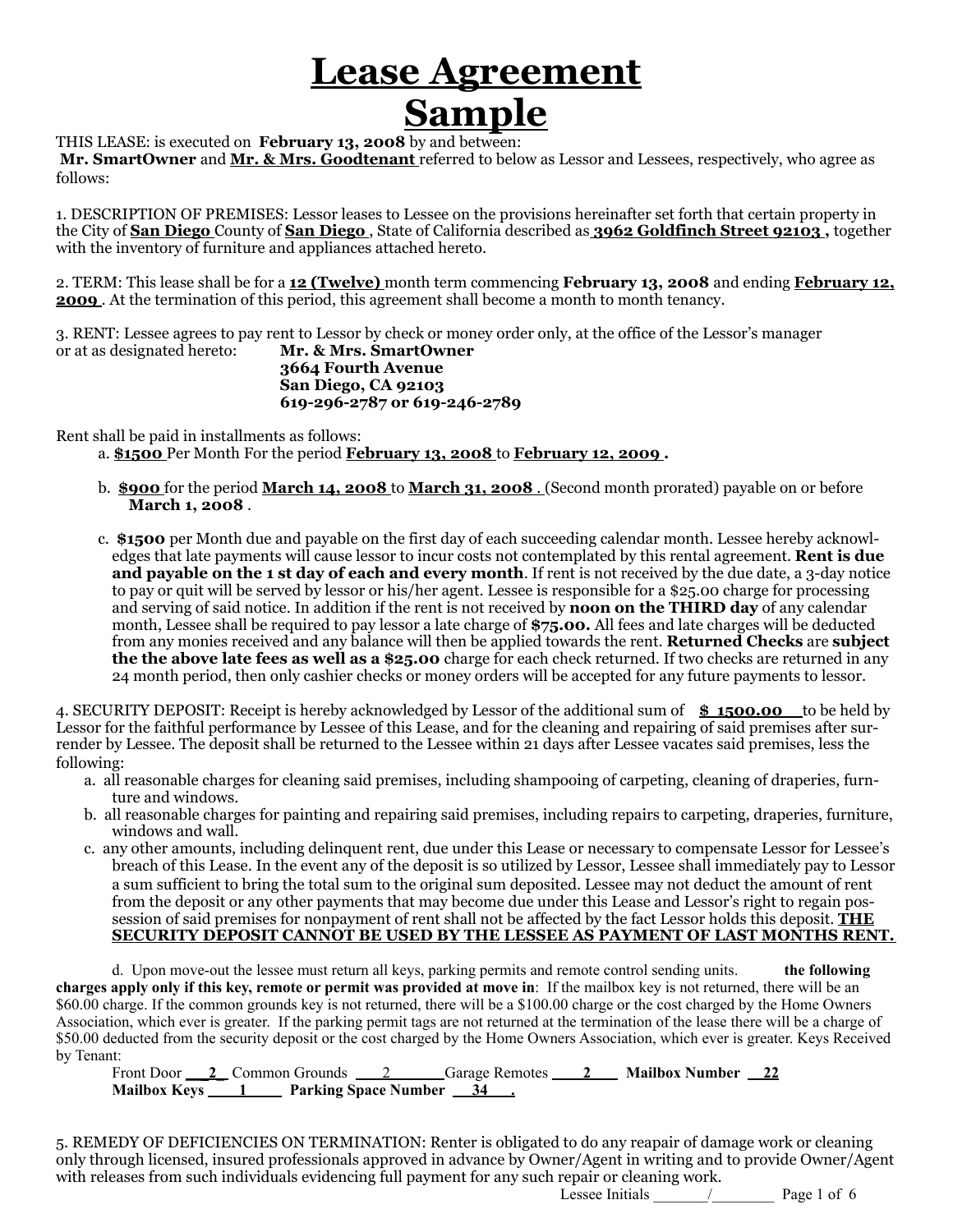6. NOTICE OF REMOVAL: If this lease is for a month-to -month tenancy, Lessee shall give written notice to Lessor of his intention to vacate the premises at least thirty (30) days prior to said vacating. If this Lease is for a term certain, Lessee shall give Lessor written notice of his intention to vacate the premises at the end of the stated term at least thirty (30) days prior thereto.

7. USE OF PREMISES: Said premises shall be used solely by Lessee for residential purposes and shall be occupied only by **2** adults and **1** children.

8. WASTE, QUIET CONDUCT: Lessee shall not commit or suffer to be committed any waste upon said premises or any nuisance, or other act or thing which may disturb the quiet enjoyment of any other Lessees in the buildings in or near which said premises are located.

9. ALTERATIONS: Lessee shall not paint, wallpaper or make any alterations in said premises without the prior written consent of Lessor. Lessee shall not re-key the premises without the permission of the landlord. If property is re-keyed a set of keys must be delivered to lessor within 48 hours.

10. REPAIRS: Lessee shall keep and maintain said premises and every part thereof, in good and sanitary condition. Lessee will immediately notify Lessor should any plumbing, electrical, mechanical, or other equipment or part of the premises become damaged, faulty or in disrepair, especially the smoke detector(s). Lessee agrees to pay for any repairs of the premises due to Lessee's negligence, Lessee is responsible for all broken glass and torn screens. Lessee is responsible for all clogged drains after 30 (thirty) days from the date of possession. Lessee is responsible for any minor pest control service (e.g. ants, fleas, bees, etc.) after 30 (thirty) days from the date of possession. Lessee is responsible for the replacement of light bulbs. A full working set will be provided upon move in. Lessor and Lessee agree that the property shall be available for inspection at least once every six months.

11. ACCEPTANCE AND SURRENDER OF PREMISES: Lessee accepts said premises, furniture and appliances listed here, **Range Oven, Refrigerator, Clothes Washer and Dryer and all Built in Appliances** as is, and as being in good and sanitary condition and repair and agrees, at the termination of this Lease to peaceably surrender all in the same condition less ordinary wear and tear.

12. UTILITIES: Lessee shall pay for all gas and electricity consumed on said premises. **Lessor** agrees to pay for reasonable water which Lessee shall not use in a wasteful, unreasonable or hazardous manner or extent.

13. RULES AND REGULATIONS: Lessee agrees that he/she and those occupying said premises with him shall abide by all reasonable rules and regulations that Lessor may make from time to time for the protection, good order, safety or cleanliness of the premises or for the general welfare or all of the Lessees thereof.

14. ASSIGNMENT OF SUBLETTING: Lessee shall not assign this Lease or any interest therein, nor sublet said premises or any part thereof without the prior written consent of Lessor and any attempted assignment, without written consent of the Lessor, shall be null and void.

15. EARLY TERMINATION: If early termination of this lease occurs by default of lessee, lessee is responsible for the duration of the lease term or until a new lessee leases the property. any differential in monthly rental amount for the balance of the lease, any advertising expense incurred by lessor and any charges the lessor may incur for management and rental fees. Rental fee shall not exceed one half of one month's rent.

16. PETS: Lessee shall not keep pets or animals of any kind on said premises unless written consent of Lessor is obtained in advance. Lessor is allowing lessee to maintain **One Declawed and Neutered Cat** on the premises. See attached pet agreement if applicable.

17. Lessor and Lessee agree that the lessor is not responsible for unlocking lessee's rental unit should the lessee accidentally lock him/herself out. Lessor will at Lessor's discretion unlock the subject property. Lessee shall be responsible for a **lockout fee of \$65.00** payable to lessor within seven days. It is understood that this service shall be supplied as a courtesy by the lessor and is in no way required by this lease or California Law.

18. ENTRY BY LESSOR: Lessor or its Agents shall be given the right to enter the premises for the following:

In case of emergency.

To make necessary or agreed repairs, decorations, alterations or improvements, supply necessary or agreed services, or exhibit the premises to prospective or actual purchasers, mortgagees, tenants, workmen or contractors. After Lessee has abandoned or surrendered the demised premises. Pursuant to court order.

 "Lessor shall at all times give Lessee reasonable notice (24 hour minimum) of Lessor's intent to enter the premises and shall enter the premises only during normal business hours, unless Lessee consents to entry at some other time. The foregoing shall not apply to entries on the premises by Lessor in case of an emergency, after Lessee has abandoned or surrendered the premises, or in cases where it is impractical to comply therewith."

Lessee Initials \_\_\_\_\_\_\_/\_\_\_\_\_\_\_\_ Page 2 of 6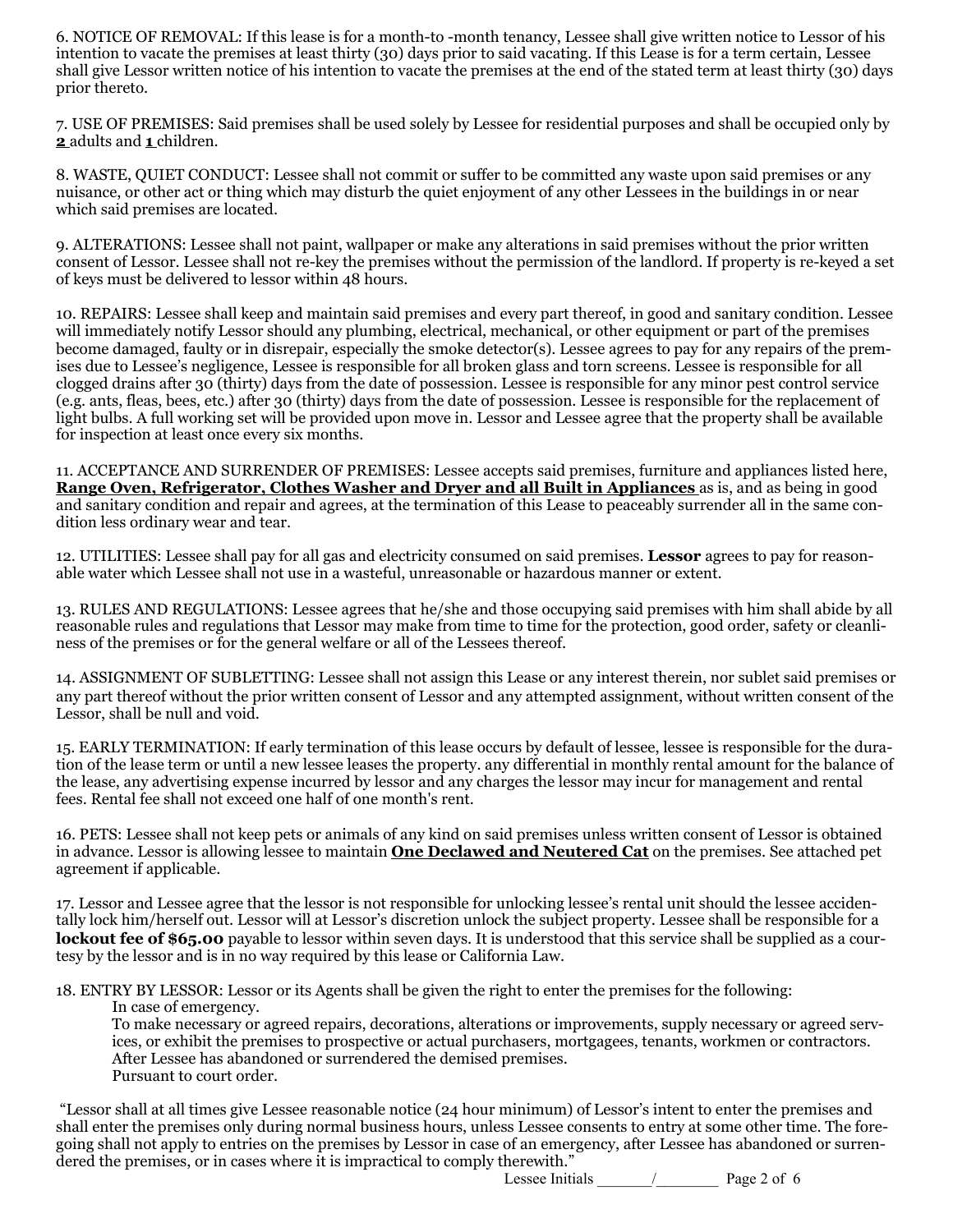19. WAIVER: Any waiver by Lessor of any provision of this Lease shall not be deemed a waiver of such provision or any subsequent breach of any provision, and the acceptance of rent thereunder shall not be deemed a waiver of any preceding breach by the Lessee of any provision of this Lease.

20. NON-LIABILITY OF OWNER FOR DAMAGE: Lessee shall indemnify and hold Lessor and the property of Lessor, including said premises and the building, free and harmless from any and all liability, claims, loss, damages, or expenses, including counsel fees and costs, arising from the fault or the alleged fault of Lessee. Lessee agrees that this indemnification and hold harmless clause shall apply to, without limitation, (a) the death or injury of any person, including Lessee or any person who is an employee or agent of Lessee, or (b) damage to or destruction of any property, including property owned by Lessee or any person who is an employee or agent of Lessee, where such death, injury or damage is allegedly caused by some act or omission of Lessee whether negligent or intentional, on said premises or due to an act by a person on or about said premises as a guest, licensee, or invitee of Lessee.

 21. ATTORNEYS FEES AND CHARGES: Should any litigation be commenced between the parties hereto concerning the premises, this lease or the right and duties of either in relation thereto, the prevailing party in such litigation shall be entitled, in addition to such other relief as may be granted, to a reasonable sum as for his attorney's fees in such litigation, such amount to be included as part of the judgment.

22. TERMINATION: Lessor or Lessee may terminate this Lease at the end of any monthly period, after lease has expired, by giving thirty day (30) written notice.

23. JOINT AND SEVERAL LIABILITY: Each person executing this Lease as "Lessee" is jointly and severally liable hereunder, and is required to perform in full all obligations imposed on Lessee in this Lease.

24. By this reference, Lessee's Rental Application, Furniture Inventory, Inspection Check List, House Rules (Guidelines) and Special Supplements are incorporated herein and made part of this lease agreement.

25. **Renter's Insurance:** Lessor strongly recommends that lessee maintain (at lessee's sole expense) a standard type of Renters insurance policy, or its equivalent, which provides limits of liability adequate to protect lessor's and other resident's property as well as lessee's personal property from loss by fire, burglary, water and other perils. It is understood that in the absence of such insurance, a substantial financial burden could be incurred by lessee in event of fire or other perils outside of lessor's control.

 Lessee hereby releases lessor from any and all claims for damages or loss to lessee's personal property in, on, or about the premises that are caused by or result from risks which are or would be insured under the insurance described above, and hereby waives any and all rights of recovery and rights of subrogation against lessor in connection with any damage or claim which is or would be covered by such insurance, except for damage resulting from negligent acts of lessor.

26. **Data Base Disclosure:** Notice: Pursuant to Section 290.46 of the Penal Code, information about specified registered sex offenders is made available to the public via an Interenet Website maintained by the Department of Justice at www.meganslaw.ca.gov . Depending on an offender's criminal criminal history, this information will include either the address at which the offender resides or the community of residence and ZIP Code in which he or she resides.

Neither Owner nor property manager are required to check this website. If Lessee wants further information, Lessor recommends that Lessee obtain information from this website prior to rental of the property. Lessor does not have expertise in this area

27. Unless specified here, the lessee agree that this is non smoking condominium, apartment or house and agrees not to smoke cigarettes, pipes, cigars or other tobacco products in the property or allow others to do. Lessee understands that smoking in the unit can cause damage and agrees to be financially responsible for any such damage. It is agreed that smoking outside of the premises is allowed provided lessee does not disturb other occupants in surrounding properties. Lessor **Does Not Allow Smoking** within the premises.

28. Condominium and Home Owners Association (HOA): This clause shall only apply in the event that a Condominium HOA has jurisdiction over this property. Lessee agrees to abide by the Condominium Homeowner's association rules and regulations. Any fines imposed by the association due to the Lessee's actions, shall be the financial responsibility of the lessee. A copy of the homeowner's Rules and Regulations shall be provided by the lessor.

\_\_\_/\_\_\_\_ Lessee hereby acknowledges that he/she has read and understands the statements 26, 27 and 28 above.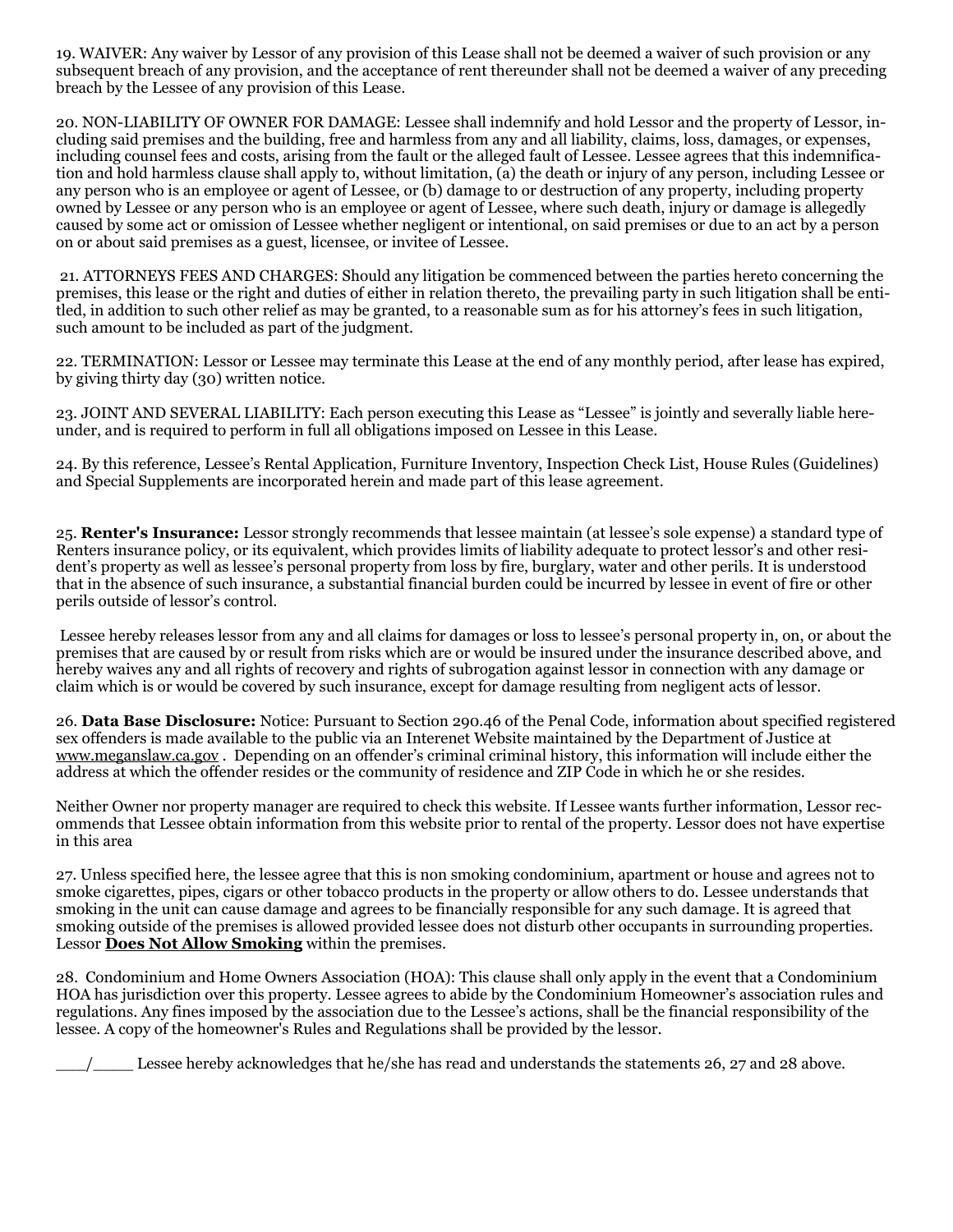## **This Space used for any Special Addendum that the Owner Wants input**

 $\overline{\phantom{a}}$  , and the contract of the contract of the contract of the contract of the contract of the contract of the contract of the contract of the contract of the contract of the contract of the contract of the contrac Owner/Authorized Agent: Lessee Lessee

# SMOKE DETECTOR AGREEMENT

THIS AGREEMENT IS entered Into on Februrary 12, 2001 by and between John Property Owner "Owner" and Mr. and Mrs. Good Tenant "Resident". IN CONSIDERATION OF THEIR MUTUAL PROMISES, OWNER AND RESIDENT AGREE AS FOLLOWS:

2. This agreement is an Addendum and part of the Rental Agreement and /or Lease between Owner and Resident.

3. The premises were delivered to Tenant(s) with installed and functional smoke and carbon monoxide detector devices (carbon monoxide sensors only provided if required).

4. Tenant(s) acknowledges the smoke and carbon monoxide detectors were tested; their operation explained by Owner/ Landlord at the time of initial occupancy and that the detectors in the unit/home were working properly at that time. Tenant shall perform the manufacturers recommended tests to determine if the smoke and carbon monoxide detectors are operating properly at least once a month.

5 Each Tenant understands that the smoke and carbon monoxide detectors may be battery operated and it shall be the Tenant's responsibility to: (a) ensure that the battery is in operating condition at all times; (b) replace the battery as needed; and (c) if after replacing the battery, the smoke and carbon monoxide detector do not work, inform the Owner/Landlord immediately in writing.

6. Tenant must inform the Owner/Landlord immediately in writing of any defect or malfunction or failure of any detectors.

7. In accordance with the law, Tenant shall allow Owner/Landlord access to the premises for the purpose of verifying that all required smoke and carbon monoxide detectors are in place and operating properly or to conduct maintenance service, repair or replacement as needed.

8. Tenant will be charged for any missing or broken smoke or carbon monoxide detectors at time of vacancy.

 $\overline{\phantom{a}}$  , and the contract of the contract of the contract of the contract of the contract of the contract of the contract of the contract of the contract of the contract of the contract of the contract of the contrac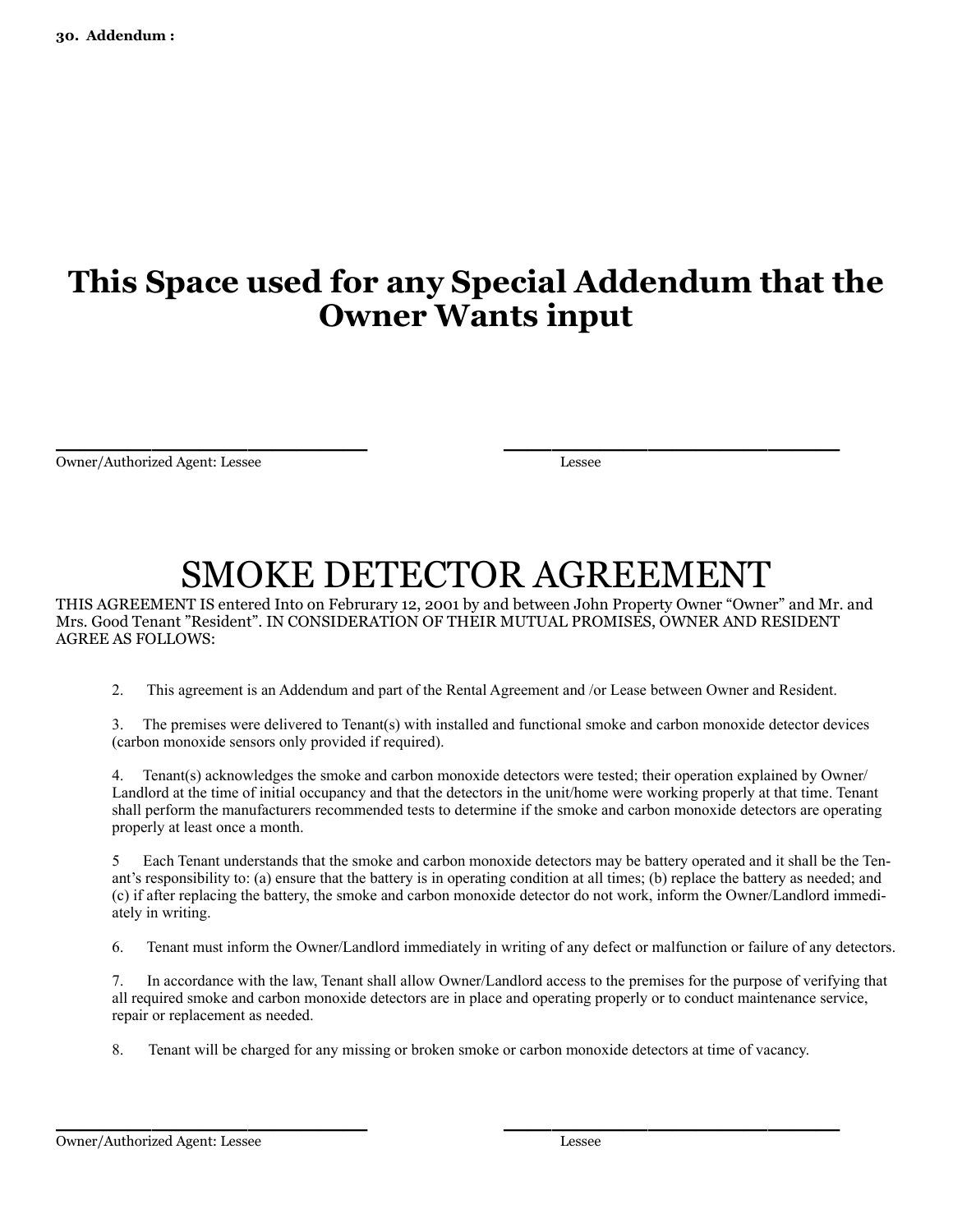### **LEAD-BASED PAINT AND LEAD—BASED PAINT HAZARDS DISCLOSURE, AC-KNOWLEDGMENT AND ADDENDUM For Pre-1978 Housing Leases or Rentals**

The following terms and conditions are hereby incorporated in and made a part of the Residential Lease or Month-to-Month Rental Agreement, dated **February 12, 2001** on property known as: **4313 Fourth Avenue San Diego, CA 92103** in which: **James Goodtenat** is/are referred to as Lessee/Tenant and **Mr. & Mrs. Smartowner** is referred to as Lessor.

#### **LEAD WARNING STATEMENT**

Every tenant of any interest in residential real property on which a residential dwelling was built prior to 1978 is notified that such property may present exposure to lead from lead-based paint, paint chips and dust that may place young children at risk of developing lead poisoning. Lead can pose health hazards, if not taken care of properly. Lead poisoning in young children may produce permanent neurological damage, including learning disabilities, reduced intelligence quotient, behavioral problems, and impaired memory. Lead poisoning also poses a particular risk to pregnant women. The Lessor/Agent of any interest in pre-1978 residential real property, prior to the rental, is required to: (a) provide the tenant with any information on lead-based paint hazards from risk assessments or inspections in the Lessor/Agent's possession; (b) notify the tenant of any known lead-based paint hazards; and (c) give the tenant a Federally approved pamphlet on lead poisoning prevention.

#### **LESSOR/AUTHORIZED AGENT'S DISCLOSURE (Initial)**

 A. Presence of lead-based paint and lead-based paint hazards (check one below): Known lead-based paint and/or lead-based paint hazards are present in the housing.

Explanation: X Lessor/Agent has no knowledge of lead-based paint and/or lead-based paint hazards in the housing. B. Records and reports available to the Lessor/Agent (check one below): Lessor/Agent has provided the tenant with all available records and reports pertaining

to lead-based-paint and/or lead-based paint hazards in the housing. (List of documents:) .

X Lessor/Agent has no reports or records pertaining to lead-based paint and/or lead-based paint hazards in the housing.

#### **TENANT'S ACKNOWLEDGMENT (Initial)**

 **C.** Tenant has received copies of all information listed in B above.

 **D.** Tentant has received the pamphlet Protect Your Family from Lead in Your Home or an

equivalent pamphlet that has been approved for use in the State by the Enviromental Protection Agency.

 $\overline{\phantom{a}}$  , and the contract of the contract of the contract of the contract of the contract of the contract of the contract of the contract of the contract of the contract of the contract of the contract of the contrac Owner/Authorized Agent: Lessee Lessee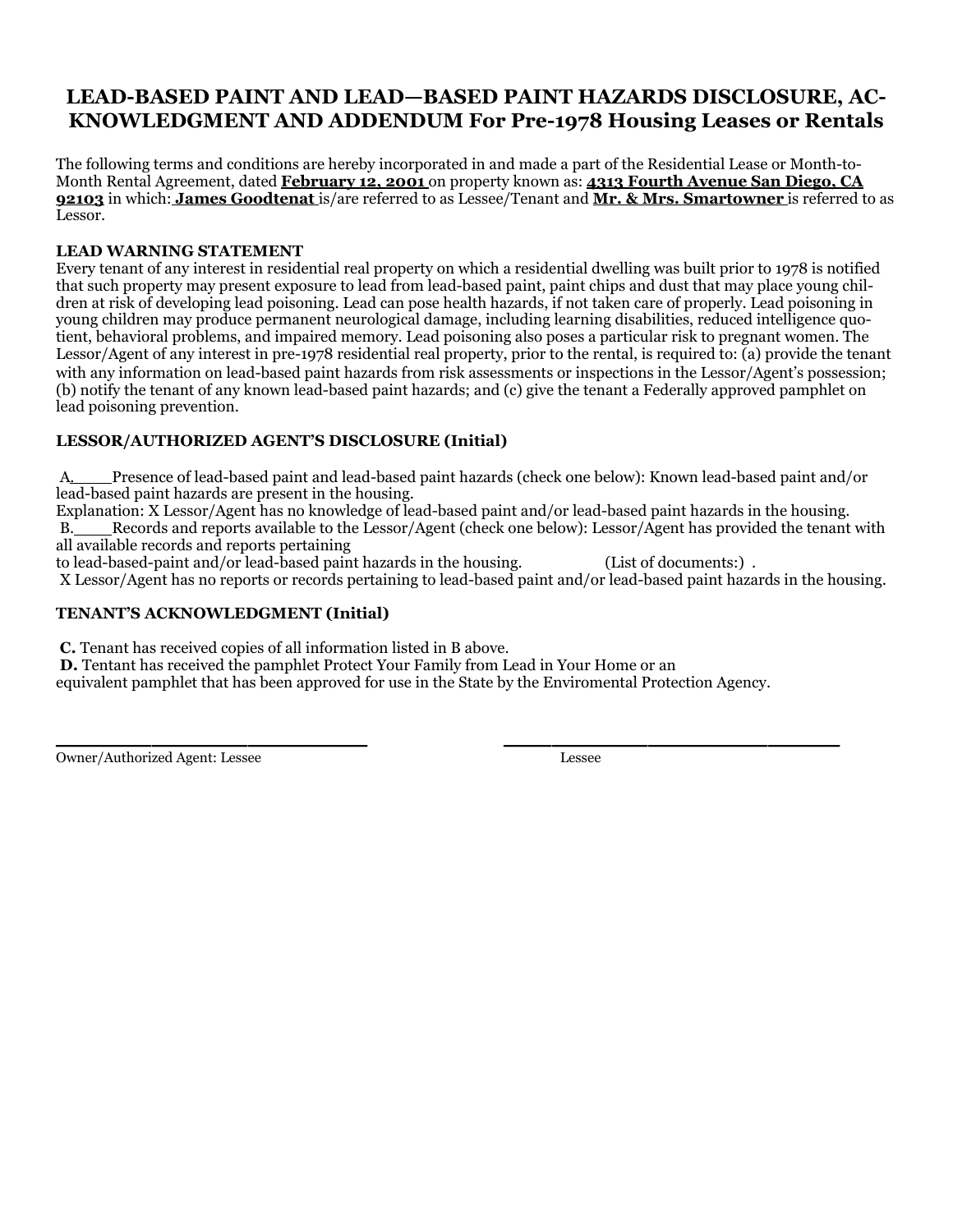# **MOLD DISCLOSURE STATEMENT**

The following terms and conditions are hereby incorporated in and made a part of the Residential Lease or Month-to-Month Rental Agreement, dated **February 12, 2001** on property known as: **4313 Fourth Avenue San Diego, CA 92103** in which: **James Goodtenat** is/are referred to as Lessee/Tenant and **Mr. & Mrs. Smartowner** is referred to as Lessor.

(2) Whenever a lessor has knowledge that a building has mold present, the lessor, prior to or upon entry into a lease, disclose to lessee the presence of the mold. Whenever a lessor knows that a building has been tested for mold, the lessor, prior to or upon entry into a contract for lease of that building, shall advise the lessee that testing has occurred and shall provide to the lessee a copy of the results of that test, if available to the lessor, and evidence of any subsequent mitigation or treatment.

Except as may be noted at the time of Tenant's move in inspection, Tenant agrees that the Premises is being delivered free of known damp or wet building materials "mold" or mildew contamination.

 Tenant acknowledges and agrees that (i) mold can grow if the Premises is not properly maintained; (ii) moisture may accumulate inside the Premises if it is not regularly aired out, especially in coastal communities; (iii) if moisture is allowed to accumulate, it can lead to the growth of mold, and (iv) mold may grow even in a small amount of moisture. Tenant further acknowledges and agrees that Tenant has a responsibility to maintain the Premises in order to inhibit mold growth and that Tenant's agreement to do so is part of Tenant's material consideration in landlord's agreement to rent the Premises to Tenant. Accordingly, Tenant agrees to:

- 1. Maintain the Premises free of dirt, debris and moisture that can harbor mold;
- 2. Clean any mildew or mold that appears with an appropriate cleaner designed to kill mold;
- 3. Clean and dry any visible moisture on windows, walls and other surfaces, including personal property as quickly as possible.
- 4. Use reasonable care to close all windows and other openings in the Premises to prevent water from entering the Premises.
- 5. Use exhaust fans, if any, in the bathroom(s) and kitchen while using those facilities and notify landlord of any inoperative exhaust fans;
- 6. Immediately notify landlord of any water intrusion, including but not limited to, roof or plumbing leaks, drips or "sweating pipes".
- 7. Immediately notify landlord of overflows from bathroom, kitchen or laundry facilities.
- 8. Immediately notify landlord of any significant mold growth on surfaces in the Premises.
- 9. Release, indemnify, hold harmless and forever discharge landlord and landlord's employees, agents, successors and assigns from any and all claims, liabilities or causes of action of any kind that Tenant, members of Tenant's household or Tenant's guests or invitees may have at any time against landlord or landlord's agents resulting from the presence of mold due to Tenant's failure to comply with this leaselRental Mold and Ventilation Addendum.

#### **LESSOR/AUTHORIZED AGENT'S DISCLOSURE (Initial)**

A. Presence of mold (check one below): Known mold or mold hazard are present in the housing. Explanation:)

 $X$  A. Lessor/Agent has no knowledge of mold or hazardous mold in the housing.

 B. Records and reports available to the Lessor/Agent (check one below): Lessor/Agent has provided the tenant with all available records and reports pertaining to mold or mold hazard in the housing. (List of documents:) . X Lessor/Agent has no reports or records pertaining to mold or mold hazards in the housing.

#### **TENANT'S ACKNOWLEDGMENT (Initial)**

**C.** Tenant has received copies of all information listed in B above.

#### **CERTIFICATION OF ACCURACY**

The following parties have reviewed the information above and certify, to the best of their knowledge, that the information provided by the signatory is true and accurate.

 $\overline{\phantom{a}}$  , and the contract of the contract of the contract of the contract of the contract of the contract of the contract of the contract of the contract of the contract of the contract of the contract of the contrac

Owner/Authorized Agent: Lessee Lessee Lessee Lessee Lessee Lessee Lessee Lessee Lessee Lessee Lessee Lessee Lessee Lessee Lessee Lessee Lessee Lessee Lessee Lessee Lessee Lessee Lessee Lessee Lessee Lessee Lessee Lessee Le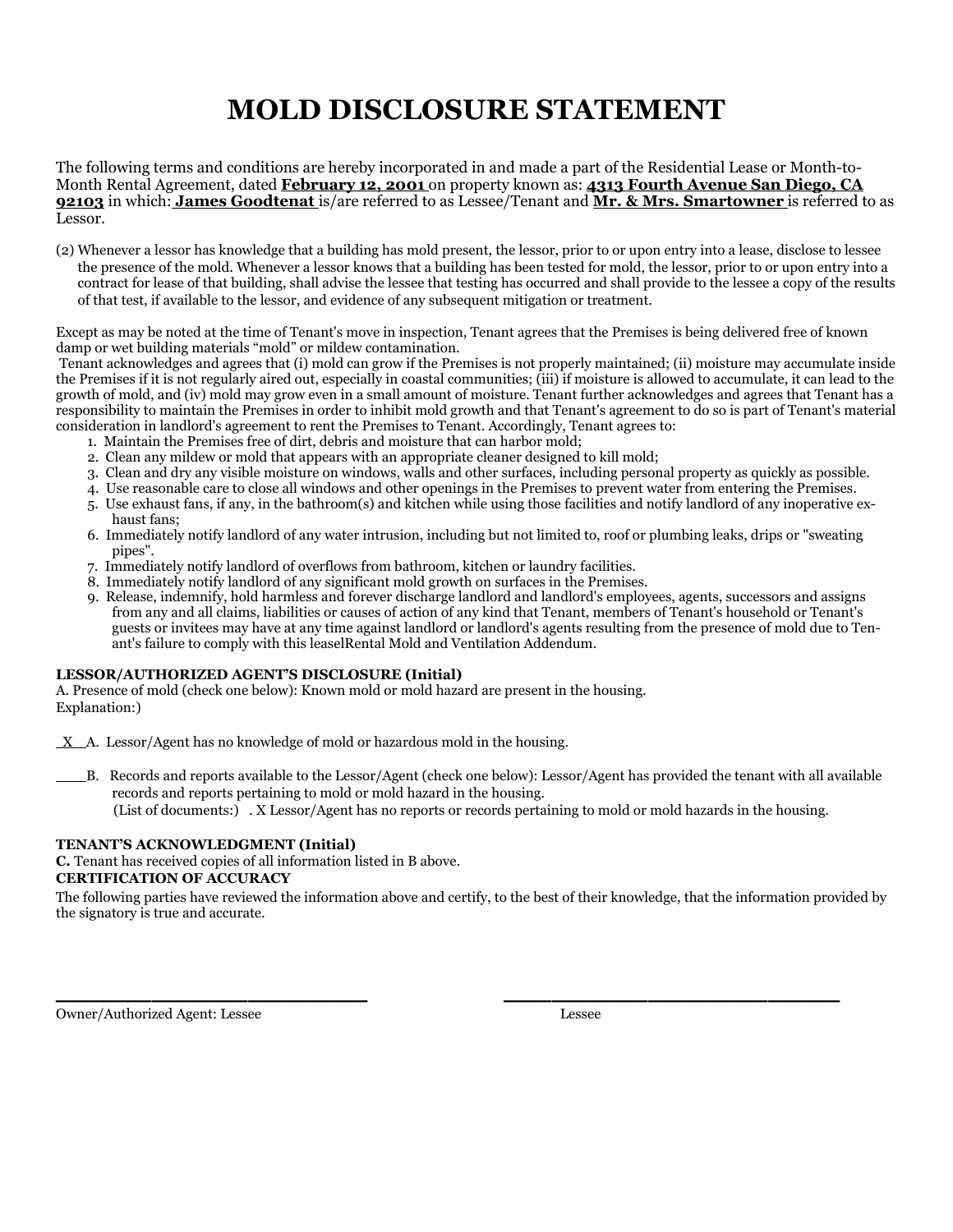# Sample Property Management Agreement

**Mr. & Mrs. Smartowner** ("Owner"), and **Roger Ramirez** ("Broker") agree as follows:

**1. APPOINTMENT OF BROKER:** The Owner hereby appoints and grants Broker exclusive right to rent, lease, operate, and manage the property(ies) known as: 4313 Fourth Avenue and any additional property which may later be added to this agreement (collectively "Property"), upon the terms below, for the period begining **March 13, 2000** and ending

**March 12, 2002** at 11:59 PM However, e**ither Owner or Broker may terminate this Agreement on at least 30 days written notice** after the expiration of **1 (one)** months of the original term. After the original term this agreement shall become a Month to Month Agreement.

2. **BROKER ACCEPTANCE:** Broker accepts the appointment and grant and agrees to :

Use due diligence in the performance of this Agreement.

Furnish the services of its organization for the rental, leasing, operating, and management of the property.

3. **AUTHORITY AND POWERS**: Owner grants to Broker the authority and power, at Owner's expense, to:

 (a) Advertising: Display "for rent", "for lease," and similar signs on the Property; advertise the availability; for rental or lease of the Property or any part of it.

 (b) Rental/Leasing: Initiate, sign, renew, or cancel rental agreements and leases for the Property or any part of it: collect and give receipts for rents, other charges, and security deposits. Any lessee executed by Broker for Owner shall not exceed **1 (one)** Year(s). Rent shall be at least \$ **1000.00** per month.

(c) Tenancy Termination: Sign and serve in Owner's name notices which are required or appropriate: commence and prosecute actions to evict tenants: recover possession of the Property in Owner's name; recover rents and other sums due; and when expedient, settle, compromise, and release claims, actions and suits and/ or reinstate tenancies.

(d) Repair/Maintenance: Make cause to be made, and/or supervise repairs, improvements, alterations, and decorations to the Property: purchase and pay bills for services and supplies. Broker shall obtain prior approval of Owner on all expenditures over \$ **100.00** for any one item. Prior approval shall not be required for monthly or recurring operating charges, or if in Broker's opinion emergency expenditures over the maximum are needed to protect the Property, or other property(ies) from damage, prevent injury to persons, avoid suspension of necessary services to tenants called for in a lease or rental agreement or by law. Broker shall not be required to advance Broker's own funds in connection with the Property or this Agreement. However, if Broker elects to advance any funds, Owner shall promptly repay to Broker, on request, the amount advanced.

(e) Contracts/Services: Contract, hire supervise, an/or discharge firms and persons, including utilities, required for the operation and maintenance of the Property. Broker may perform any of the Broker's duties through attorneys, agents, employees, and independent contractors, and shall not be responsible for the their acts, omissions, defaults, negligence, and/or costs of same, except for persons working in Broker's firm.

(f)) Expense Payments: Pay expenses and cost for the Property from Owner's funds held by Broker, unless directed otherwise by Owner, including but not limited to property management fees and charges, expenses for goods and services, property and other taxes, Association dues, assessments, loan payments, and insurance premiums.

(g) Trust Funds: Deposit all receipts collected for Owner, less any sums properly deducted or disbursed, in a financial institution whose deposits are insured by an agency for the United States government. The funds shall be held in a trust account separate from Broker's personal accounts. Broker shall not be liable in event of bankruptcy or failure of a financial institution.

(h) Tenant deposits: Handle tenant security deposits as follows: **X** Hold such deposits in Broker's trust account: account for and return them to tenants, as required by law: OR

Forward such Deposits to Owner. Owner shall be responsible to Broker and tenants for the refund of all security deposits held by Owner, unless forwarded to Broker.

(i) Reserves: Maintain as a reserve in Broker"s trust account: **\$100.00** 

- (j) Owner Statements: Render **Monthly .**
- (k) Owner Distribution: Remit funds **X** monthly, , to Owner, in accordance with Paragraph 3(l)

(l) Disbursements: Disburse Owner's funds in the following order:

(1) Fees, charges, and reimbursements due under this agreement.

- (2) All other operating expenses, cost, and disbursements payable from Owner's funds held by Broker
- (3) Reserves.
- (4) Balance to Owner.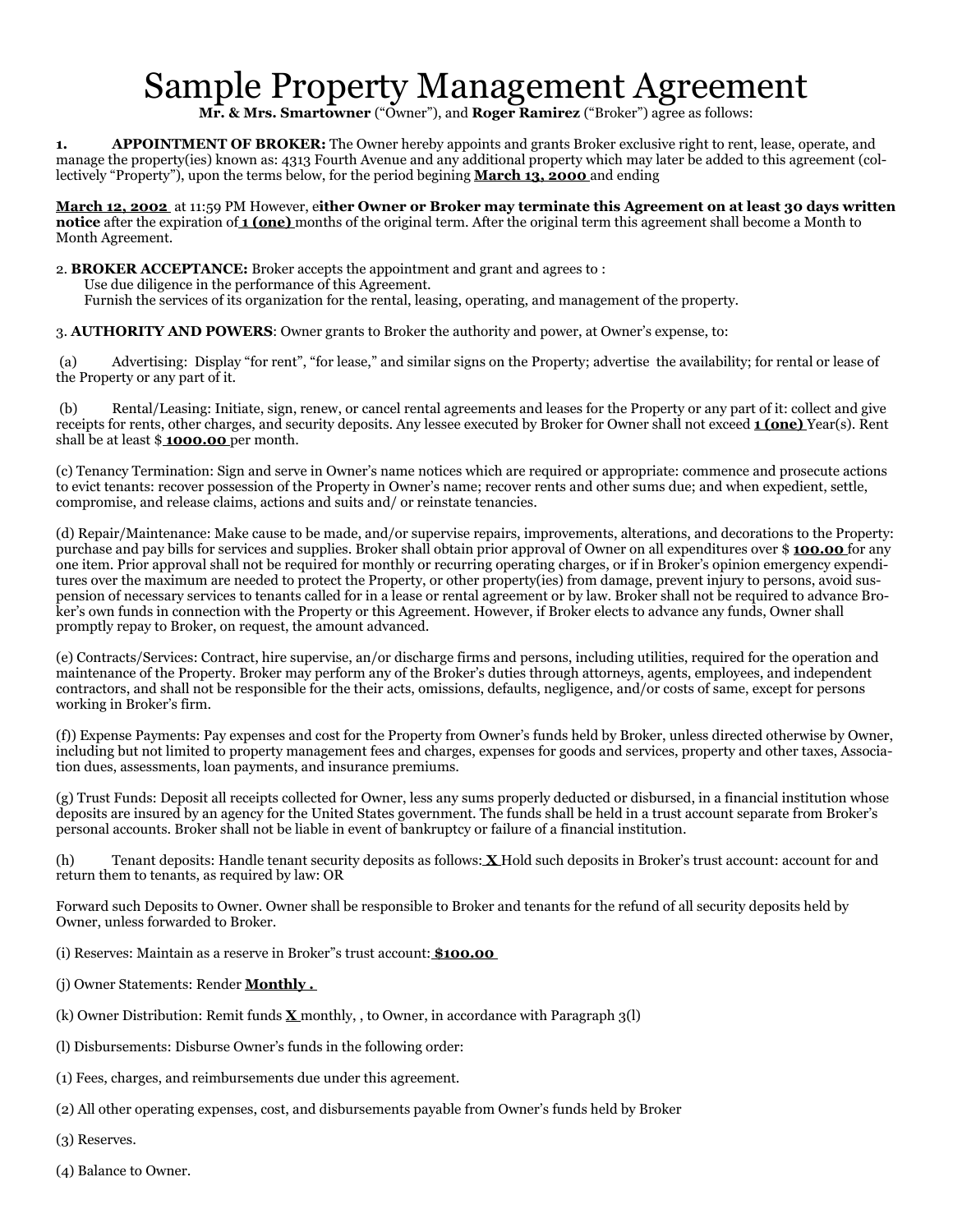#### **4. OWNER RESPONSIBILITIES:** Owner shall:

(a) Provide all documentation and records required by Broker to manage and operate the Property.

(b) Indemnify and hold harmless Broker and all persons in Brokers firm, from all costs, expenses, suits, liabilities, damages, and claims of every type, including but not limited to those arising out of injury or death of any person(s), or damage to any real or personal property of any person(s), including Owner, in any way relating to the management, rental, or operating of the Property by Broker or any person in Broker's firm, or the performance or exercise of any of the duties, powers, or authorities herein or hereafter granted to Broker, except to the extent due to the negligence of Broker or any person in Broker's firm.

(c) Carry and pay for public and premises liability, property damage, and worker's compensation insurance adequate to protect the interests of Owner and Broker, and shall name both as insured parties.

(d) Pay any late charges, penalties, and/or interest imposed by lenders or other parties caused by a lack of Owner's funds held by B Broker and available for payment to same parties.

5. COMPENSATION:

(a) Owner agrees to pay Broker fees as indicated for:

(1) Management: **10% of Collected Rent.** 

- (2) Renting or Leasing: **50% of First Month's Rent (Not to exceed one fee per year)**
- (3) Evictions: **Included in 10%**

(4) Preparing Property for rental, lease, or sale: **Included in 10%** 

- (5) Managing Property during extended periods of vacancy: **Included in 10%**
- Other:  $\overline{\bf N/A}$

(b) Normal property management does not include providing on-site management services, property sales, refinancing, preparing Property for sale or refinancing, modernization, fire or major damage restoration, rehabilitation, obtaining income tax accounting, or legal advice, representation before public agencies, advising on proposed new construction, debt collection, counseling, attending Owner's Association meetings, or N/A If Owner requests Broker to perform services not included in normal property management or specified above, a fee shall be agreed upon for these services before the work begins.

(c) Owner further agrees that:

(1) Broker may receive charges from tenant(s) for : (i) requesting an assignment of lease or sublease of the property,

(ii) processing credit application, (iii) returned checks, (iv) other services that are not in conflict with this Agreement.

(2) Broker may perform any of its duties, and obtain necessary product sand services, through affiliated companies or organizations in which Broker may own an interest and may receive fees, commissions, and/ or profits from these affiliated companies or organizations,. Broker shall disclose to Owner any such relationship. Broker shall not, however, receive fees, commissions, or profits from unaffiliated companies in the performance of this Agreement without prior disclosure to and agreement of owner.

(3) Broker may divide compensation, fees and charges due under this Agreement, in any manner acceptable to Broker

(4) Other:

6. AGENCY RELATIONSHIPS: Broker agrees to act as the agent of Owner in any resulting lease or rental transaction involving any Property covered by this agreement. It may be necessary or appropriate for Broker to act as agent for both Owner and tenants, or one or more additional parties, in any resulting lease transaction, in which case Broker will seek Owner's consent to Broker's representation of additional parties as soon as practicable. However, if Broker is the listing Broker and/or property manager for a different property in which a tenant is interested, Owner understands that Broker may act as agent of that tenant and/or other property owner with respect to a transaction involving that other property. For on-to-four unit residential property, Broker shall provide agency relationships disclosure as required by law.

7. NOTICES: Any written notices to Owner or Broker required under this Agreement shall be served by sending such notice by first class mail to that party at the address below, or at any different address which the parties may later designate for this purpose, and shall be deemed received three business days after deposit in the United Stated mail.

8. BINDING AGREEMENT: This Agreement shall be binding upon and shall insure to be benefit of Owner and Broker and their respective heirs, administrators, executors, successors, and assigns.

#### 9. ADDITIONAL TERMS:

10. EQUAL HOUSING OPPORTUNITY: The property is offered in compliance with federal, state, and local antidiscrimination laws.